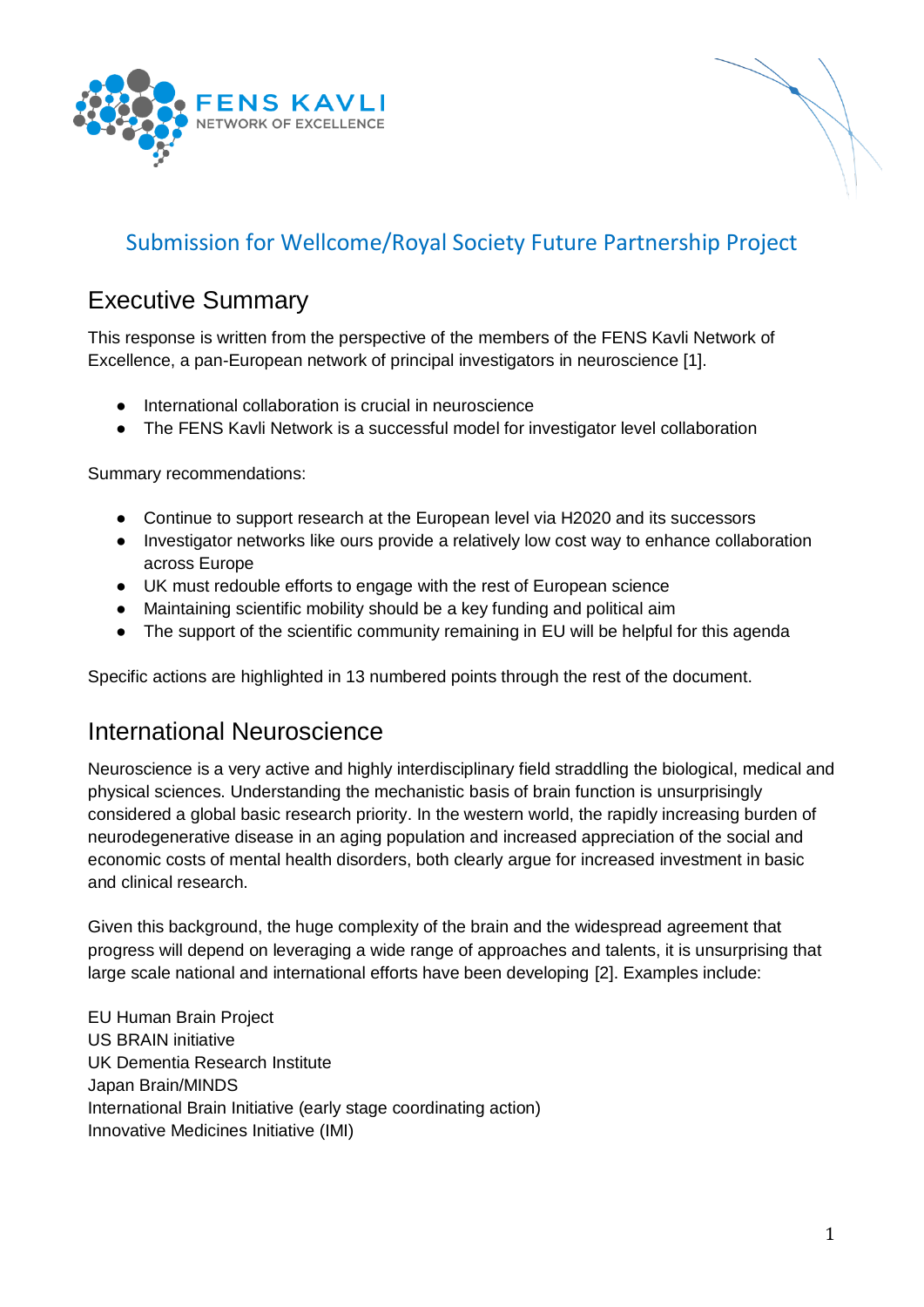Although these large top down initiatives have a unique role in delivering projects beyond the scope of individual laboratories and setting political and funding priorities, they are not the only levels of activity.

# Q1 Elements that underpin successful partnerships

### The FENS Kavli Network, a model for investigator led collaboration in Europe

Our organisation, the FENS Kavli Network of Excellence, represents another approach to promoting collaboration and building support for neuroscience. We are a network of 35 junior and mid-career neuroscientists representing most European countries. Established in 2014, through our joint efforts we aim to to shape the future of neuroscience by putting young researchers in the driver's seat. We provide collaborative opportunities for young scientists, influence science policy, and facilitate the exchange between science and society. We are sponsored by the Kavli Foundation (key facilitators of some of the international projects mentioned above) and FENS, the Federation of European Neuroscience Societies (representing 24,000 European neuroscientists).

The network highlights in microcosm some of the features of the European research environment that are potentially imperilled by the impact of Brexit : 1) pan-European collaboration 2) the particular strength of UK research 3) the dependence on international mobility for both of these points. For example nine of 35 network members are based in the UK (or twice the 13% of the EU population living in the the UK). However, these 9 researchers come from 5 countries, and while 8 are European, only 3 are British.

Although the Network is only a few years old and not a formal collaborative body, it has provided opportunities for in person interaction and exchange, has led to active collaborations and enriched our science [\[3\].](https://paperpile.com/c/Gt7IiU/Auyc) This model could be useful in other areas of science, particularly in the face of potential decreases in international/European scientific collaboration after Brexit.

### Strong support for EU funding among Young Investigators

One of the recent actions of the FENS-Kavli network was a survey of about 300 European life sciences researchers. This underlined the support for European H2020 funding mechanisms and particularly the ERC as well as making specific suggestions for improvements [\[4\].](https://paperpile.com/c/Gt7IiU/gi8t) It is worth emphasizing that pan-European funding mechanisms such as the ERC were very strongly supported by all participants, surpassing in preference national funding bodies and even research charities such as the Wellcome Trust. Highlighted features include the vital role in supplementing national research funding, especially in basic research, pan-European evaluation important for unbiased selection of the very best proposals, and in enabling excellent scientists to further their science in the most appropriate locations. Furthermore in a globally competitive research environment, they provide a highly visible European brand that is attractive to those considering a move to Europe.

The UK has been a net beneficiary of H2020 programmes. UK-based scientists have been consistently successful in ERC competitions. For example in the most recent ERC round (consolidator grant 2017), the UK received the largest number of grants (60/329 = 18%). However 34 of those grants were awarded to non-UK nationals.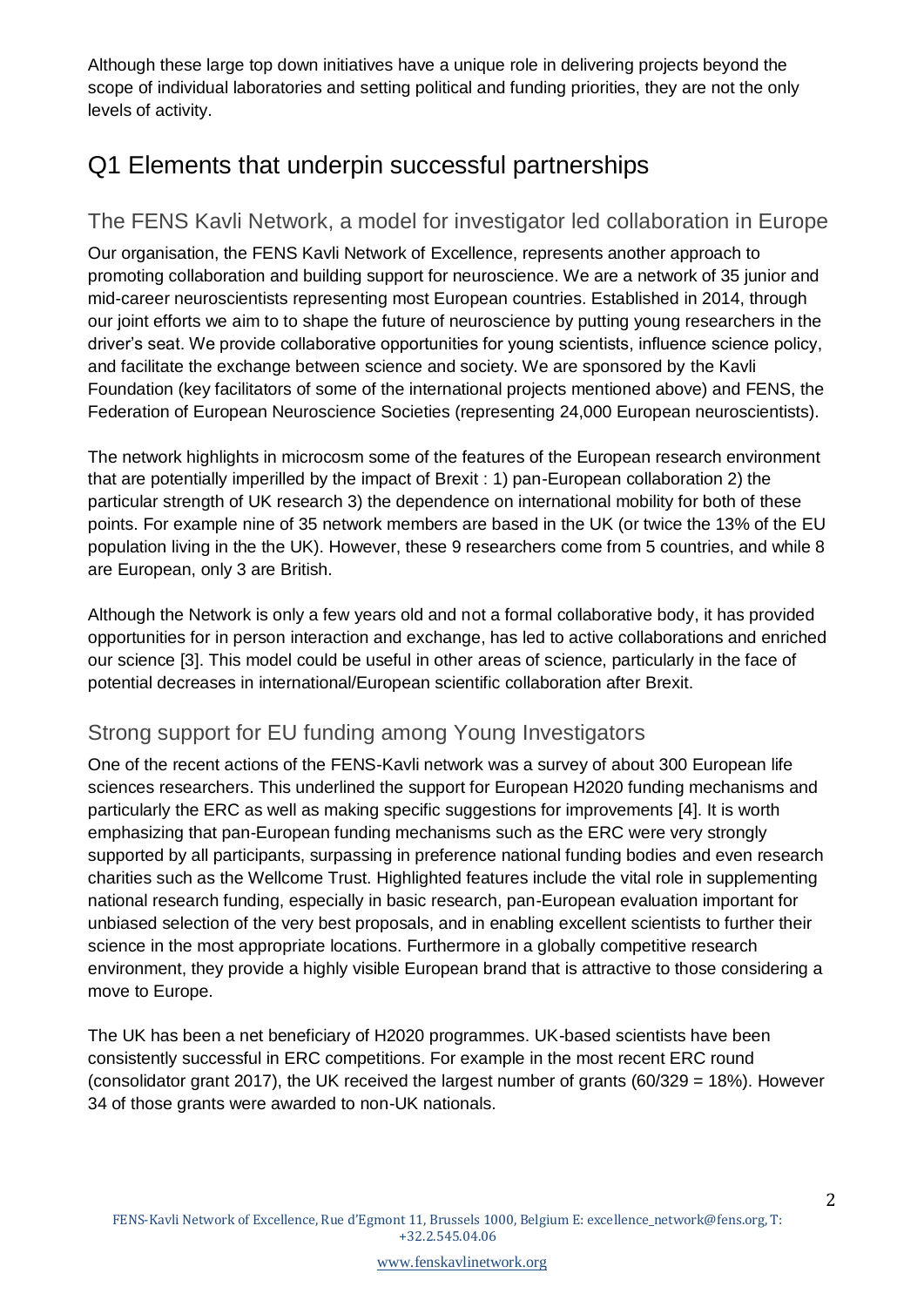# Q2 Actions and priorities post Brexit

EU Funding Mechanisms - H2020 and its successors

- **1. The UK should retain membership of H2020 and its successors post-Brexit.**
- **2. If full membership is not possible then associate status (with or without a joint funding pot) would still be valuable for the UK and EU.**
- **3. There may be a place for smaller collaborative actions involving 2-4 investigators with tiered eligibility (more akin to HFSP grants) on a European scale.**

### Non-EU Science Funding

Regardless of the success or otherwise of aims to retain a close relationship with H2020 after Brexit, there are other actions that could be taken on the European stage:

- **4. In the life sciences, EMBO is an important supporter of science across EU. Actions should be taken to strengthen EMBO fellowships and other scientific activities.**
- **5. UK should strengthen participation in international initiatives beyond Europe or that it previously participated in via EU institutions.**

Within the UK, positive funding actions could include:

**6. If the UK fails to retain some form of H2020 membership, then it should reconstitute similar programmes at the national level (e.g. as Switzerland did for some programmes during its suspension).**

*Retaining basic funding support like the ERC is critical since new national programmes tend to favour translational/clinical funding in the life sciences.*

**7. Maintaining/enhancing funding for UK-based PhD programmes that provide fees and stipend support students from the EU (and further afield).** *Wellcome programmes do this, but RCUK-funded programmes typically have strict residency requirements that mean most EU students cannot be given stipend support.*

This last point is an example where a funding action could both counteract the negative impact of Brexit on mobility and take a positive step to welcome international scientists in training.

### Other approaches to maintain EU-UK Engagement

Perception is very important, and it is critical that the UK redoubles its efforts to remain engaged and welcoming at the European level. There are opportunities to maintain engagement outside of standard funding for scientific projects.

Networks like ours provide low-cost, political boundary-free opportunities for scientific and intellectual exchange. The FENS-Kavli has also been active in policy and science/society engagement. Possible actions include:

- **8. Funding pan-European networks like ours in other scientific domains**
- **9. We feel that acting at the the level of junior mid career investigators with in person meetings is particularly effective. However there are many other models, some very inexpensive that can be helpful e.g. online communities based on a shared model organism or technique [5,6].**